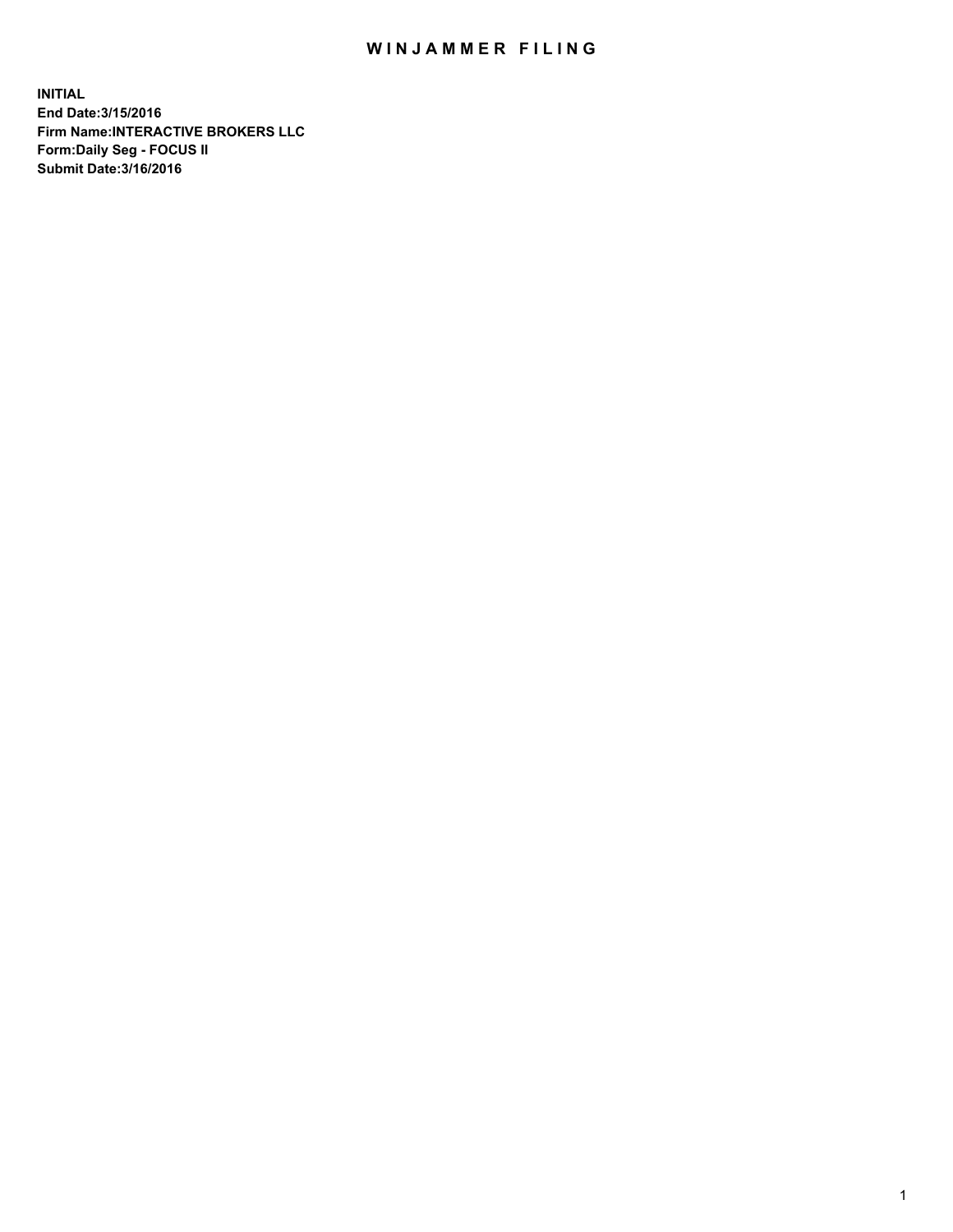## **INITIAL End Date:3/15/2016 Firm Name:INTERACTIVE BROKERS LLC Form:Daily Seg - FOCUS II Submit Date:3/16/2016 Daily Segregation - Cover Page**

| Name of Company<br><b>Contact Name</b><br><b>Contact Phone Number</b><br><b>Contact Email Address</b>                                                                                                                                                                                                                          | <b>INTERACTIVE BROKERS LLC</b><br><b>Alex Parker</b><br>203-618-7738<br>aparker@interactivebrokers.com |
|--------------------------------------------------------------------------------------------------------------------------------------------------------------------------------------------------------------------------------------------------------------------------------------------------------------------------------|--------------------------------------------------------------------------------------------------------|
| FCM's Customer Segregated Funds Residual Interest Target (choose one):<br>a. Minimum dollar amount: ; or<br>b. Minimum percentage of customer segregated funds required:%; or<br>c. Dollar amount range between: and; or<br>d. Percentage range of customer segregated funds required between:% and%.                          | <u>0</u><br>155,000,000 245,000,000<br><u>0 0</u>                                                      |
| FCM's Customer Secured Amount Funds Residual Interest Target (choose one):<br>a. Minimum dollar amount: ; or<br>b. Minimum percentage of customer secured funds required:% ; or<br>c. Dollar amount range between: and; or<br>d. Percentage range of customer secured funds required between:% and%.                           | <u>0</u><br>80,000,000 120,000,000<br><u>0 0</u>                                                       |
| FCM's Cleared Swaps Customer Collateral Residual Interest Target (choose one):<br>a. Minimum dollar amount: ; or<br>b. Minimum percentage of cleared swaps customer collateral required:% ; or<br>c. Dollar amount range between: and; or<br>d. Percentage range of cleared swaps customer collateral required between:% and%. | <u>0</u><br>0 <sub>0</sub><br>0 <sub>0</sub>                                                           |

Attach supporting documents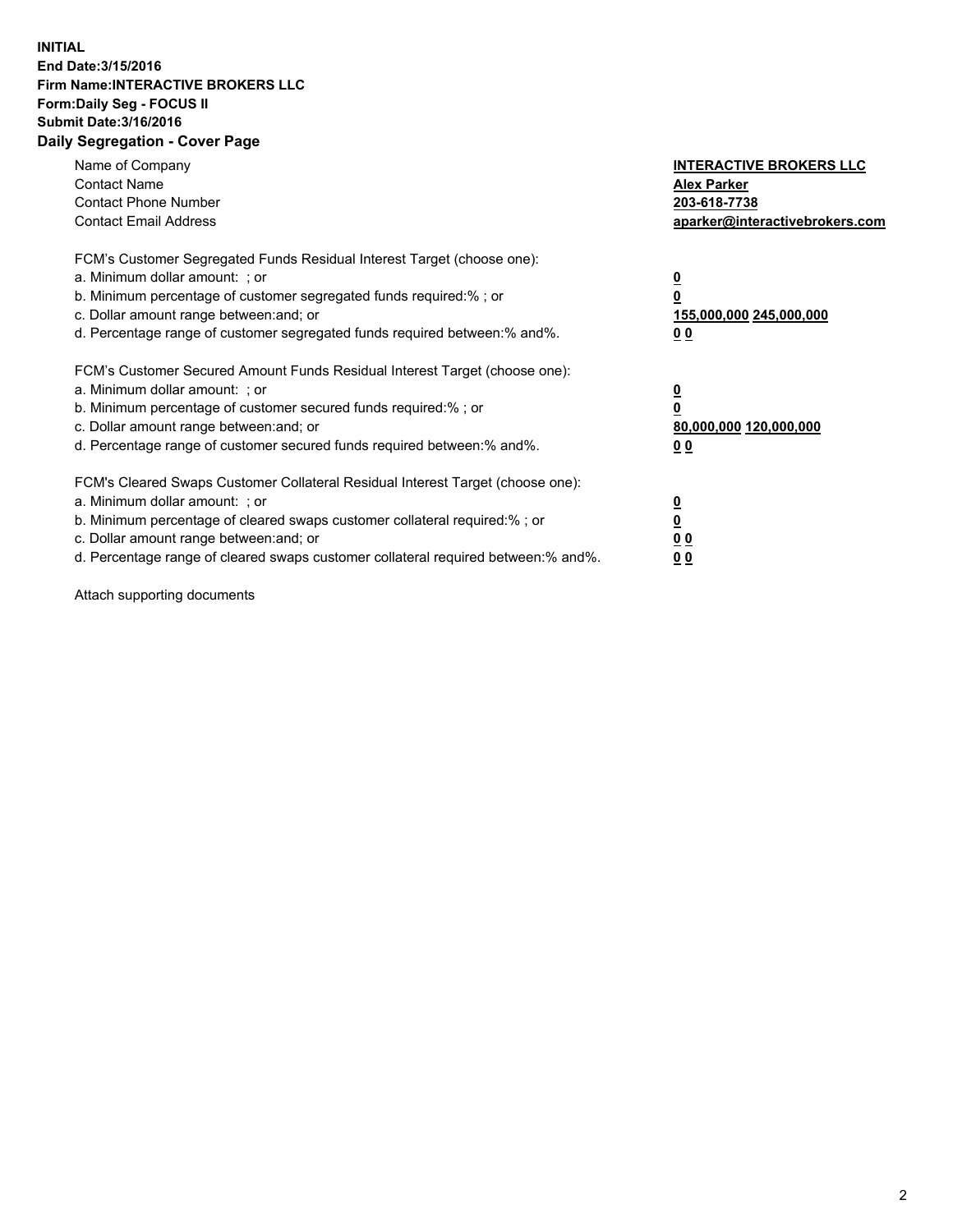## **INITIAL End Date:3/15/2016 Firm Name:INTERACTIVE BROKERS LLC Form:Daily Seg - FOCUS II Submit Date:3/16/2016 Daily Segregation - Secured Amounts**

|                | Daily Jegregation - Jeculed Aniounts                                                        |                                  |
|----------------|---------------------------------------------------------------------------------------------|----------------------------------|
|                | Foreign Futures and Foreign Options Secured Amounts                                         |                                  |
|                | Amount required to be set aside pursuant to law, rule or regulation of a foreign            | $0$ [7305]                       |
|                | government or a rule of a self-regulatory organization authorized thereunder                |                                  |
| 1.             | Net ledger balance - Foreign Futures and Foreign Option Trading - All Customers             |                                  |
|                | A. Cash                                                                                     | 285,929,223 [7315]               |
|                | B. Securities (at market)                                                                   | 0 [7317]                         |
| 2.             | Net unrealized profit (loss) in open futures contracts traded on a foreign board of trade   | 10,197,184 [7325]                |
| 3.             | Exchange traded options                                                                     |                                  |
|                | a. Market value of open option contracts purchased on a foreign board of trade              | <b>52,317</b> [7335]             |
|                | b. Market value of open contracts granted (sold) on a foreign board of trade                | -43,411 [7337]                   |
| 4.             | Net equity (deficit) (add lines 1.2. and 3.)                                                | 275,740,945 [7345]               |
| 5.             | Account liquidating to a deficit and account with a debit balances - gross amount           | 84,488 [7351]                    |
|                | Less: amount offset by customer owned securities                                            | 0 [7352] 84,488 [7354]           |
| 6.             | Amount required to be set aside as the secured amount - Net Liquidating Equity              | 275,825,433 [7355]               |
|                | Method (add lines 4 and 5)                                                                  |                                  |
| 7.             | Greater of amount required to be set aside pursuant to foreign jurisdiction (above) or line | 275,825,433 [7360]               |
|                | 6.                                                                                          |                                  |
|                | FUNDS DEPOSITED IN SEPARATE REGULATION 30.7 ACCOUNTS                                        |                                  |
| $\mathbf{1}$ . | Cash in banks                                                                               |                                  |
|                | A. Banks located in the United States                                                       | $0$ [7500]                       |
|                | B. Other banks qualified under Regulation 30.7                                              | 0 [7520] 0 [7530]                |
| 2.             | Securities                                                                                  |                                  |
|                | A. In safekeeping with banks located in the United States                                   | 341,035,100 [7540]               |
|                | B. In safekeeping with other banks qualified under Regulation 30.7                          | 0 [7560] 341,035,100 [7570]      |
| 3.             | Equities with registered futures commission merchants                                       |                                  |
|                | A. Cash                                                                                     | $0$ [7580]                       |
|                | <b>B.</b> Securities                                                                        | $0$ [7590]                       |
|                | C. Unrealized gain (loss) on open futures contracts                                         | $0$ [7600]                       |
|                | D. Value of long option contracts                                                           | $0$ [7610]                       |
|                | E. Value of short option contracts                                                          | 0 [7615] 0 [7620]                |
| 4.             | Amounts held by clearing organizations of foreign boards of trade                           |                                  |
|                | A. Cash                                                                                     | $0$ [7640]                       |
|                | <b>B.</b> Securities                                                                        | $0$ [7650]                       |
|                | C. Amount due to (from) clearing organization - daily variation                             | $0$ [7660]                       |
|                | D. Value of long option contracts                                                           | $0$ [7670]                       |
|                | E. Value of short option contracts                                                          | 0 [7675] 0 [7680]                |
| 5.             | Amounts held by members of foreign boards of trade                                          |                                  |
|                | A. Cash                                                                                     | 73,340,281 [7700]                |
|                | <b>B.</b> Securities                                                                        | $0$ [7710]                       |
|                | C. Unrealized gain (loss) on open futures contracts                                         | $-5,496,363$ [7720]              |
|                | D. Value of long option contracts                                                           | 52,317 [7730]                    |
|                | E. Value of short option contracts                                                          | -43,411 [7735] 67,852,824 [7740] |
| 6.             | Amounts with other depositories designated by a foreign board of trade                      | 0 [7760]                         |
| 7.             | Segregated funds on hand                                                                    | $0$ [7765]                       |
| 8.             | Total funds in separate section 30.7 accounts                                               | 408,887,924 [7770]               |
| 9.             | Excess (deficiency) Set Aside for Secured Amount (subtract line 7 Secured Statement         | 133,062,491 [7380]               |
|                | Page 1 from Line 8)                                                                         |                                  |
| 10.            | Management Target Amount for Excess funds in separate section 30.7 accounts                 | 80,000,000 [7780]                |
| 11.            | Excess (deficiency) funds in separate 30.7 accounts over (under) Management Target          | 53,062,491 [7785]                |
|                |                                                                                             |                                  |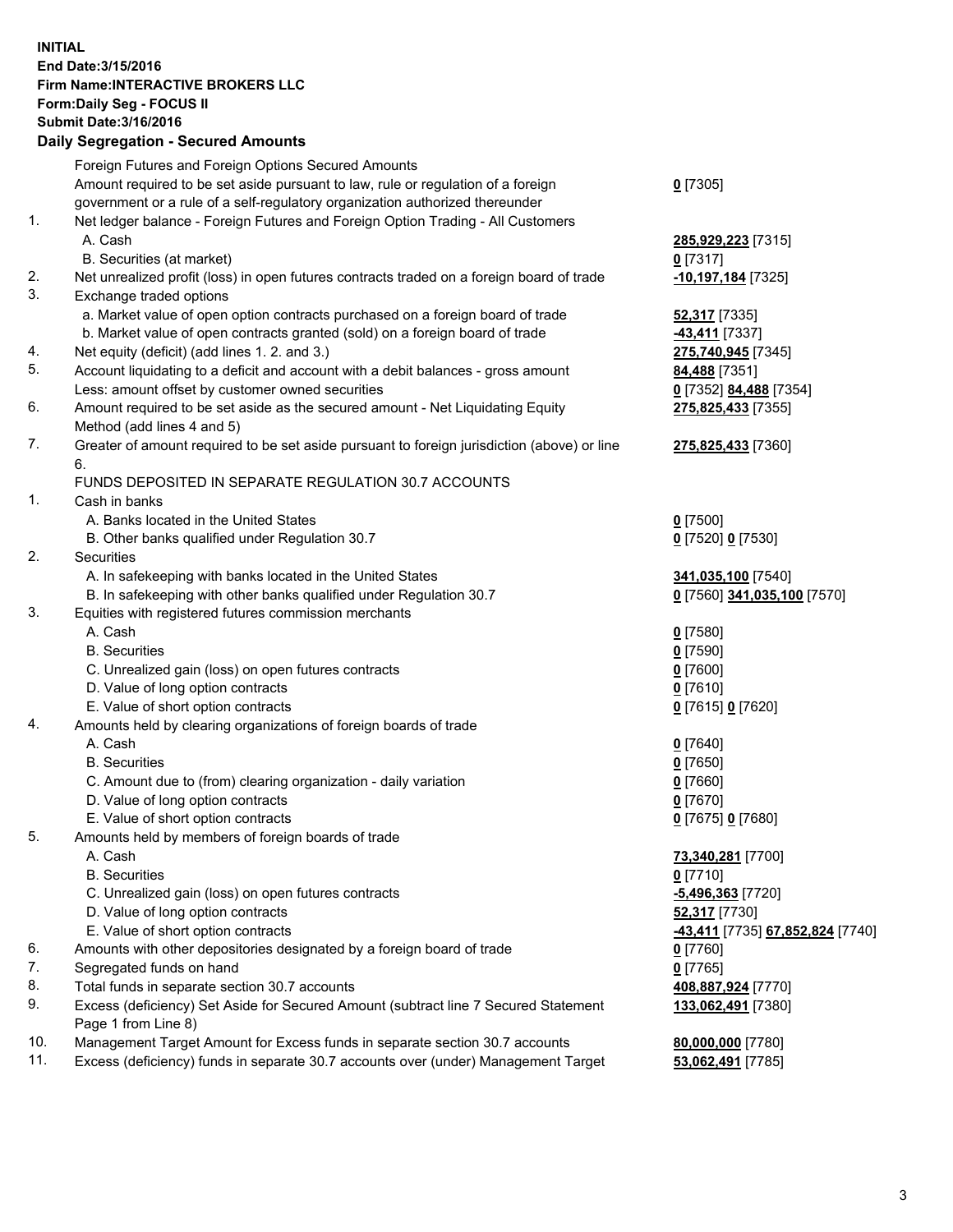**INITIAL End Date:3/15/2016 Firm Name:INTERACTIVE BROKERS LLC Form:Daily Seg - FOCUS II Submit Date:3/16/2016 Daily Segregation - Segregation Statement** SEGREGATION REQUIREMENTS(Section 4d(2) of the CEAct) 1. Net ledger balance A. Cash **2,744,567,502** [7010] B. Securities (at market) **0** [7020] 2. Net unrealized profit (loss) in open futures contracts traded on a contract market **-82,005,134** [7030] 3. Exchange traded options A. Add market value of open option contracts purchased on a contract market **131,126,942** [7032] B. Deduct market value of open option contracts granted (sold) on a contract market **-198,156,465** [7033] 4. Net equity (deficit) (add lines 1, 2 and 3) **2,595,532,845** [7040] 5. Accounts liquidating to a deficit and accounts with debit balances - gross amount **72,808** [7045] Less: amount offset by customer securities **0** [7047] **72,808** [7050] 6. Amount required to be segregated (add lines 4 and 5) **2,595,605,653** [7060] FUNDS IN SEGREGATED ACCOUNTS 7. Deposited in segregated funds bank accounts A. Cash **210,252,965** [7070] B. Securities representing investments of customers' funds (at market) **1,597,895,347** [7080] C. Securities held for particular customers or option customers in lieu of cash (at market) **0** [7090] 8. Margins on deposit with derivatives clearing organizations of contract markets A. Cash **41,329,426** [7100] B. Securities representing investments of customers' funds (at market) **1,025,401,063** [7110] C. Securities held for particular customers or option customers in lieu of cash (at market) **0** [7120] 9. Net settlement from (to) derivatives clearing organizations of contract markets **-11,782,427** [7130] 10. Exchange traded options A. Value of open long option contracts **131,197,859** [7132] B. Value of open short option contracts **-198,144,449** [7133] 11. Net equities with other FCMs A. Net liquidating equity **0** [7140] B. Securities representing investments of customers' funds (at market) **0** [7160] C. Securities held for particular customers or option customers in lieu of cash (at market) **0** [7170] 12. Segregated funds on hand **0** [7150] 13. Total amount in segregation (add lines 7 through 12) **2,796,149,784** [7180] 14. Excess (deficiency) funds in segregation (subtract line 6 from line 13) **200,544,131** [7190] 15. Management Target Amount for Excess funds in segregation **155,000,000** [7194] **45,544,131** [7198]

16. Excess (deficiency) funds in segregation over (under) Management Target Amount Excess